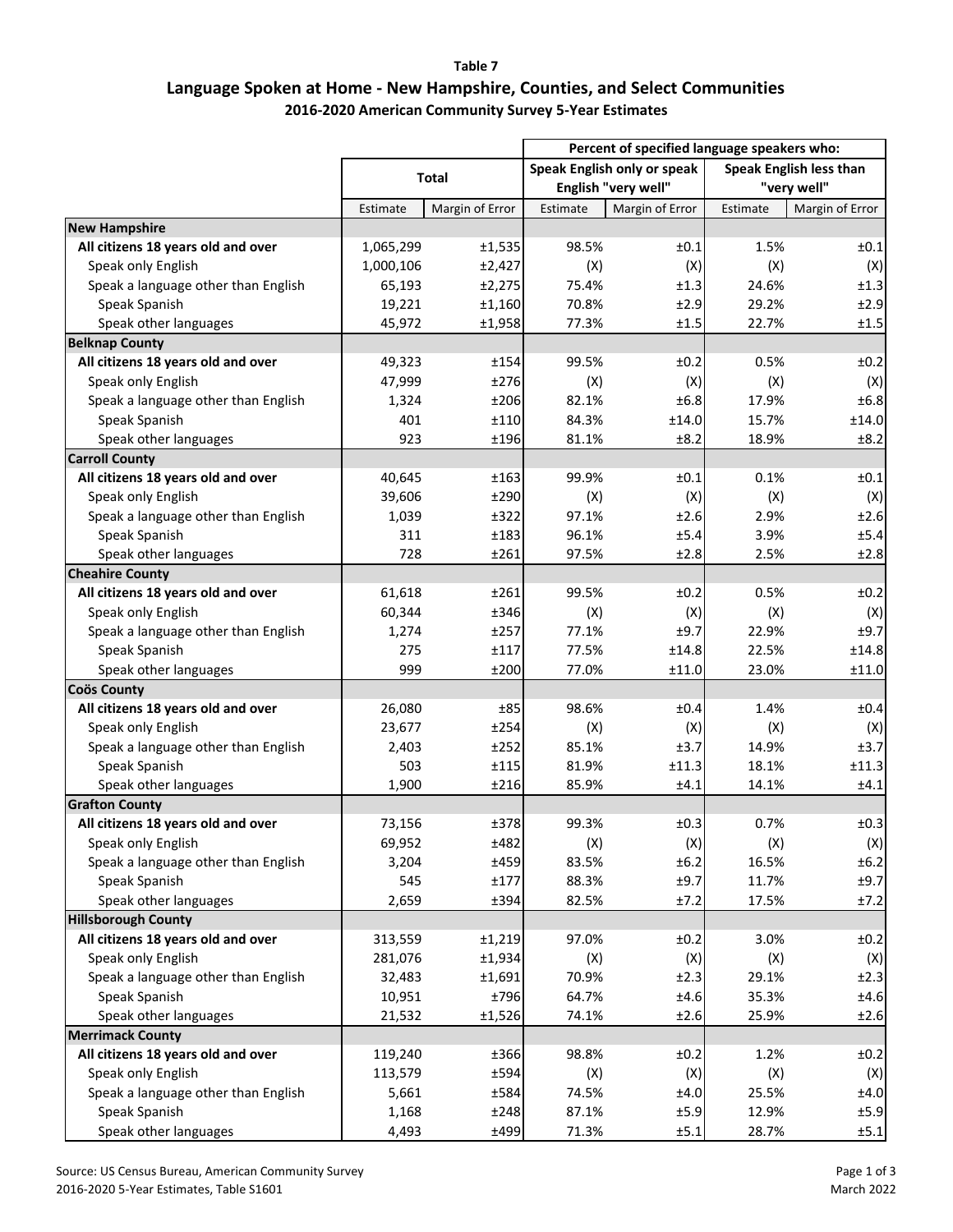**Table 7**

## **Language Spoken at Home ‐ New Hampshire, Counties, and Select Communities 2016‐2020 American Community Survey 5‐Year Estimates**

|                                       |              |                 | Percent of specified language speakers who: |                 |                         |                 |
|---------------------------------------|--------------|-----------------|---------------------------------------------|-----------------|-------------------------|-----------------|
|                                       | <b>Total</b> |                 | Speak English only or speak                 |                 | Speak English less than |                 |
|                                       |              |                 | English "very well"                         |                 | "very well"             |                 |
|                                       | Estimate     | Margin of Error | Estimate                                    | Margin of Error | Estimate                | Margin of Error |
| <b>Rockingham County</b>              |              |                 |                                             |                 |                         |                 |
| All citizens 18 years old and over    | 243,728      | ±531            | 98.9%                                       | ±0.2            | 1.1%                    | ±0.2            |
| Speak only English                    | 231,203      | ±911            | (X)                                         | (X)             | (X)                     | (X)             |
| Speak a language other than English   | 12,525       | ±883            | 78.1%                                       | ±3.3            | 21.9%                   | ±3.3            |
| Speak Spanish                         | 4,033        | ±587            | 71.7%                                       | ±6.5            | 28.3%                   | ±6.5            |
| Speak other languages                 | 8,492        | ±671            | 81.1%                                       | ±3.5            | 18.9%                   | ±3.5            |
| <b>Strafford County</b>               |              |                 |                                             |                 |                         |                 |
| All citizens 18 years old and over    | 103,136      | ±417            | 99.2%                                       | ±0.3            | 0.8%                    | ±0.3            |
| Speak only English                    | 98,988       | ±560            | (X)                                         | (X)             | (X)                     | (X)             |
| Speak a language other than English   | 4,148        | ±550            | 80.7%                                       | ±5.4            | 19.3%                   | ±5.4            |
| Speak Spanish                         | 895          | ±225            | 82.9%                                       | ±8.4            | 17.1%                   | ±8.4            |
| Speak other languages                 | 3,253        | ±472            | 80.1%                                       | ±6.1            | 19.9%                   | ±6.1            |
| <b>Sullivan County</b>                |              |                 |                                             |                 |                         |                 |
| All citizens 18 years old and over    | 34,814       | ±126            | 99.6%                                       | ±0.2            | 0.4%                    | ±0.2            |
| Speak only English                    | 33,682       | ±271            | (X)                                         | (X)             | (X)                     | (X)             |
| Speak a language other than English   | 1,132        | ±258            | 86.7%                                       | ±8.0            | 13.3%                   | ±8.0            |
| Speak Spanish                         | 139          | ±79             | 89.9%                                       | ±8.2            | 10.1%                   | ±8.2            |
| Speak other languages                 | 993          | ±252            | 86.3%                                       | ±9.2            | 13.7%                   | ±9.2            |
| Bedford town, Hillsborough County     |              |                 |                                             |                 |                         |                 |
| All citizens 18 years old and over    | 16,500       | ±517            | 99.2%                                       | ±0.4            | 0.8%                    | ±0.4            |
|                                       |              | ±872            |                                             |                 |                         |                 |
| Speak only English                    | 15,116       |                 | (X)                                         | (X)<br>±7.2     | (X)                     | (X)             |
| Speak a language other than English   | 1,384        | ±801            | 90.1%                                       |                 | 9.9%                    | ±7.2            |
| Speak Spanish                         | 138          | ±90             | 100.0%                                      | ±20.8           | 0.0%                    | ±20.8           |
| Speak other languages                 | 1,246        | ±807            | 89.0%                                       | ±8.8            | 11.0%                   | ±8.8            |
| <b>Concord city, Merrimack County</b> |              |                 |                                             |                 |                         |                 |
| All citizens 18 years old and over    | 33,457       | ±475            | 97.7%                                       | ±0.6            | 2.3%                    | ±0.6            |
| Speak only English                    | 31,323       | ±541            | (X)                                         | (X)             | (X)                     | (X)             |
| Speak a language other than English   | 2,134        | ±335            | 63.8%                                       | ±8.2            | 36.2%                   | ±8.2            |
| Speak Spanish                         | 516          | ±180            | 87.6%                                       | ±8.8            | 12.4%                   | ±8.8            |
| Speak other languages                 | 1,618        | ±291            | 56.2%                                       | ±10.0           | 43.8%                   | ±10.0           |
| Derry town, Rockingham County         |              |                 |                                             |                 |                         |                 |
| All citizens 18 years old and over    | 25,739       | ±489            | 98.6%                                       | ±0.5            | 1.4%                    | ±0.5            |
| Speak only English                    | 24,420       | ±727            | (X)                                         | (X)             | (X)                     | (X)             |
| Speak a language other than English   | 1,319        | ±375            | 73.1%                                       | ±9.9            | 26.9%                   | ±9.9            |
| Speak Spanish                         | 535          | ±231            | 81.1%                                       | ±13.5           | 18.9%                   | ±13.5           |
| Speak other languages                 | 784          | ±242            | 67.6%                                       | ±12.8           | 32.4%                   | ±12.8           |
| Dover city, Strafford County          |              |                 |                                             |                 |                         |                 |
| All citizens 18 years old and over    | 24,372       | ±462            | 98.4%                                       | ±0.6            | 1.6%                    | ±0.6            |
| Speak only English                    | 23,055       | ±533            | (X)                                         | (X)             | (X)                     | (X)             |
| Speak a language other than English   | 1,317        | ±311            | 71.3%                                       | $\pm 11.1$      | 28.7%                   | ±11.1           |
| Speak Spanish                         | 180          | ±115            | 75.0%                                       | ±20.4           | 25.0%                   | ±20.4           |
| Speak other languages                 | 1,137        | ±278            | 70.7%                                       | ±12.4           | 29.3%                   | ±12.4           |
| Hudson town, Hillsborough County      |              |                 |                                             |                 |                         |                 |
| All citizens 18 years old and over    | 19,960       | ±310            | 98.5%                                       | ±0.7            | 1.5%                    | ±0.7            |
| Speak only English                    | 18,649       | ±458            | (X)                                         | (X)             | (X)                     | (X)             |
| Speak a language other than English   | 1,311        | ±303            | 77.9%                                       | ±8.9            | 22.1%                   | ±8.9            |
| Speak Spanish                         | 325          | ±188            | 87.7%                                       | ±9.8            | 12.3%                   | ±9.8            |
| Speak other languages                 | 986          | ±228            | 74.6%                                       | $\pm 11.9$      | 25.4%                   | ±11.9           |